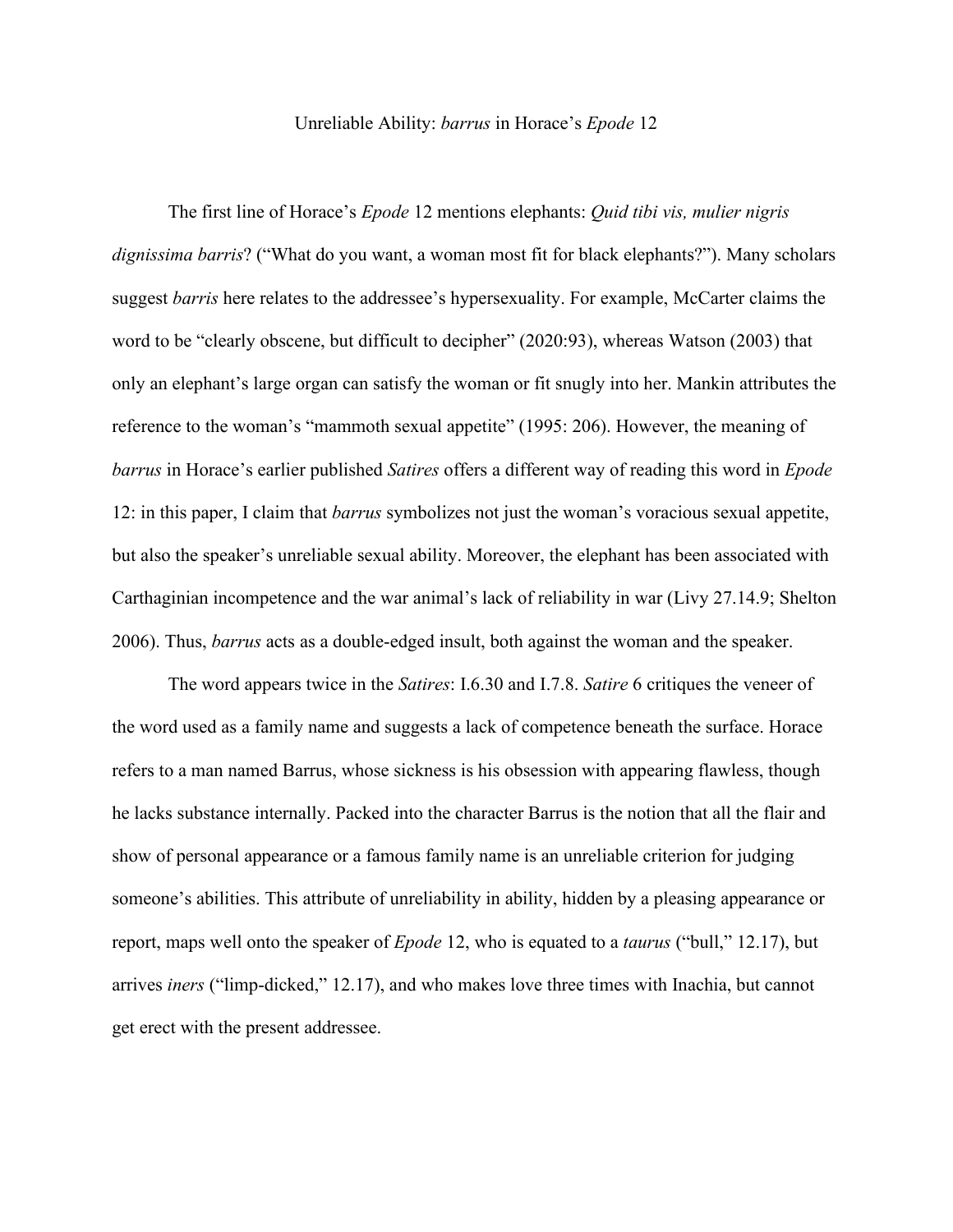In *Satire* I.7.8, *barrus* represents unreliable ability as well. The reference here is to a *barrus* outdone by white horses marching at the forefront of a triumph (*Barros ut equis praecurret albis* "… would surpass an elephant as white horses do"). *Epode* 12 suggests a similar association between the speaker and the character Amyntas. While Amyntas has an *in indomito constantior inguine nervus quam nova collibus arbor inhaeret* ("a more reliable shaft on his undefeated groin than a young tree that clings to hills," 12:19), the speaker admits he is not a *firmus iuvenus* ("a firm young man," 12.3) and as the addressee claims, the speaker is *langues* ("limp," 12.14).

This presentation reads *barrus* in Horace's *Satires* against its usage in this instance in *Epode* 12 to reveal a common thread of symbolism. When *barrus* is read as connoting unreliable ability, that first line in *Epode* 12 becomes a double-dealing insult that implicates both speaker and the woman addressed. The word *barrus* insults the woman's hypersexuality, but also the speaker's hyposexuality, or his own impotence. An implication of this reading is that it shows Horace's self-mocking style that offers a critique of the speaker himself, as though he is the true elephant in the room.

## Bibliography

Gowers, Emily. 2012. *Horace: Satires, Book I*. Cambridge, UK: Cambridge Univ. Press. Mankin, David. 1995. *Horace: Epodes.* Cambridge, UK: Cambridge Univ. Press. McCarter, Stephanie. 2020. *Horace: Epodes, Odes, and Carmen Saeculare*. Norman: University of Oklahoma Press.

Shelton, Jo-Ann. 2006. "Elephants as Enemies in Ancient Rome." *Concentric: Literary and*